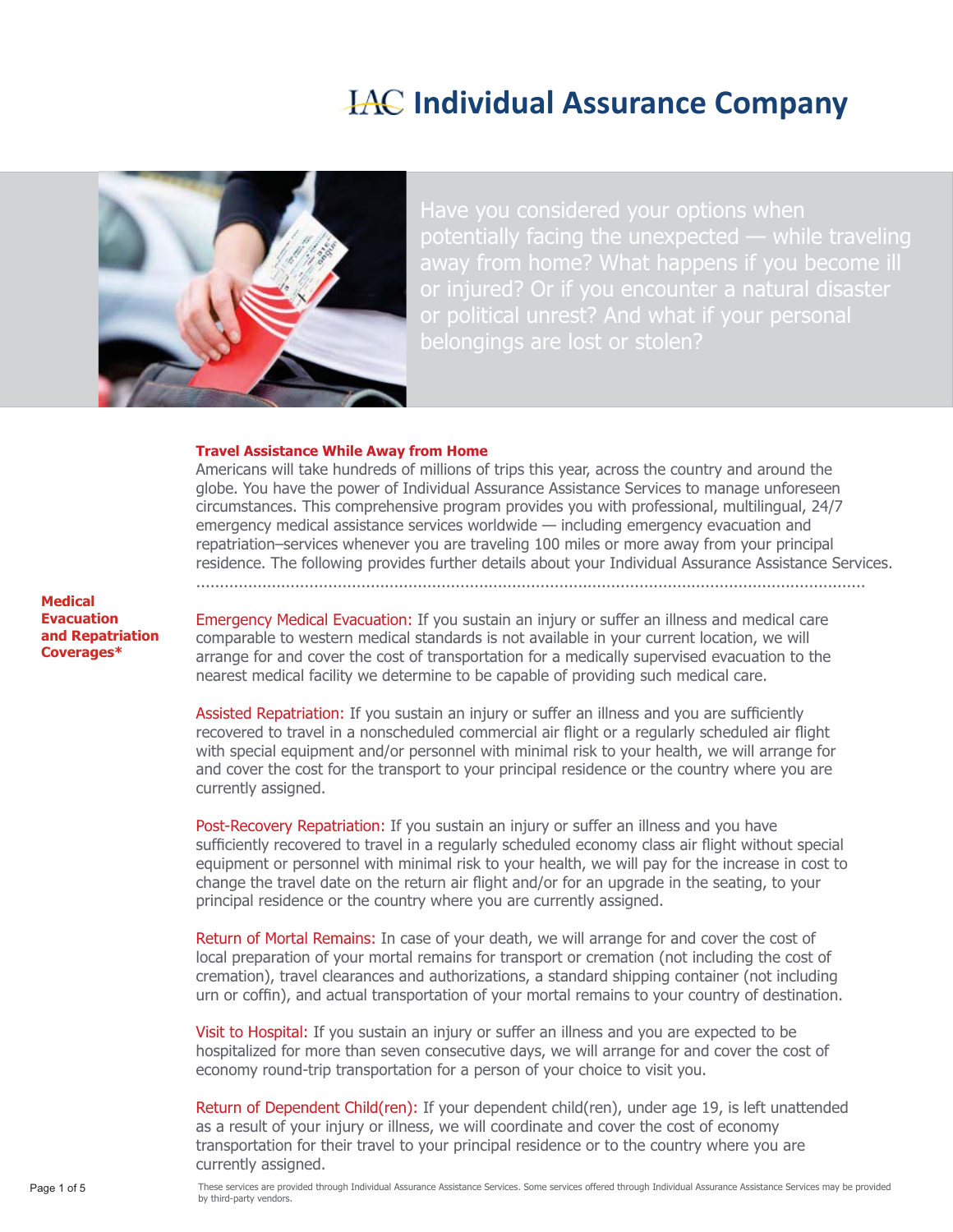# **Individual Assurance Travel Assistance**

**...............................................................................**

**...............................................................................**

|                                               | Return of Companion: If you are traveling with a companion and, as a result of your injury or<br>illness, you cannot complete the trip as scheduled, we will arrange for and cover the cost of<br>the lesser of the change fee for your companion's return flight or a one-way economy class<br>flight.<br>* Medical Evacuation & Repatriation Coverages are only applicable when you are 100 or more<br>miles away from your principal residence. Maximum benefit limits may apply to the above<br>coverages. Review the group policy for applicability. |
|-----------------------------------------------|-----------------------------------------------------------------------------------------------------------------------------------------------------------------------------------------------------------------------------------------------------------------------------------------------------------------------------------------------------------------------------------------------------------------------------------------------------------------------------------------------------------------------------------------------------------|
| <b>Medical Assistance</b><br><b>Services</b>  | Worldwide Medical and Dental Referrals: We will provide referrals to help you locate<br>appropriate treatment or care.                                                                                                                                                                                                                                                                                                                                                                                                                                    |
|                                               | Monitoring of Treatment: We will continually monitor your case. Additionally, physicians<br>affiliated with us will provide consultative and advisory services, including review and analysis<br>of the quality of medical care you are receiving.                                                                                                                                                                                                                                                                                                        |
|                                               | Facilitation of Hospital Payments: Upon securing payment or a guarantee to reimburse, we will<br>either wire funds or guarantee required emergency hospital admittance deposits. You are<br>ultimately responsible for the payment of the cost of medical care and treatment - including<br>hospital expenses.                                                                                                                                                                                                                                            |
|                                               | Transfer of Insurance Information to Medical Providers: We will assist you with hospital<br>admission, such as relaying insurance benefit information, to help prevent delays or denials of<br>medical care. We will also assist with discharge planning.                                                                                                                                                                                                                                                                                                 |
|                                               | Medication, Vaccine, and Blood Transfers: In the event medication, vaccines, or blood products<br>are not available locally or a prescription medication is lost or stolen; we will coordinate their<br>transfer to you upon the prescribing Physician's authorization, if it is legally permissable.                                                                                                                                                                                                                                                     |
| <b>Personal Assistance</b><br><b>Services</b> | Dispatch of Doctors/Specialists: In an emergency where you cannot adequately be assessed<br>by telephone for possible evacuation, or you cannot be moved and local treatment is<br>unavailable, we will send an appropriate medical practitioner to you.                                                                                                                                                                                                                                                                                                  |
|                                               | Continuous Updates to Family, Employer, and Home Physician: With your approval, we will<br>provide case updates to appropriate individuals you designate in order to keep them informed.                                                                                                                                                                                                                                                                                                                                                                  |
|                                               | Hotel Arrangements for Convalescence: We will assist you with the arrangement of hotel stays<br>and room requirements before or after hospitalization.                                                                                                                                                                                                                                                                                                                                                                                                    |
|                                               | Replacement of Corrective Lenses and Medical Devices:<br>We will coordinate the replacement of corrective lenses or medical devices if they are lost,<br>stolen, or broken during travel.                                                                                                                                                                                                                                                                                                                                                                 |
|                                               | Transfer of Medical Records: Upon your consent, we will assist with the transfer of medical<br>information and records to you or the attending physician.                                                                                                                                                                                                                                                                                                                                                                                                 |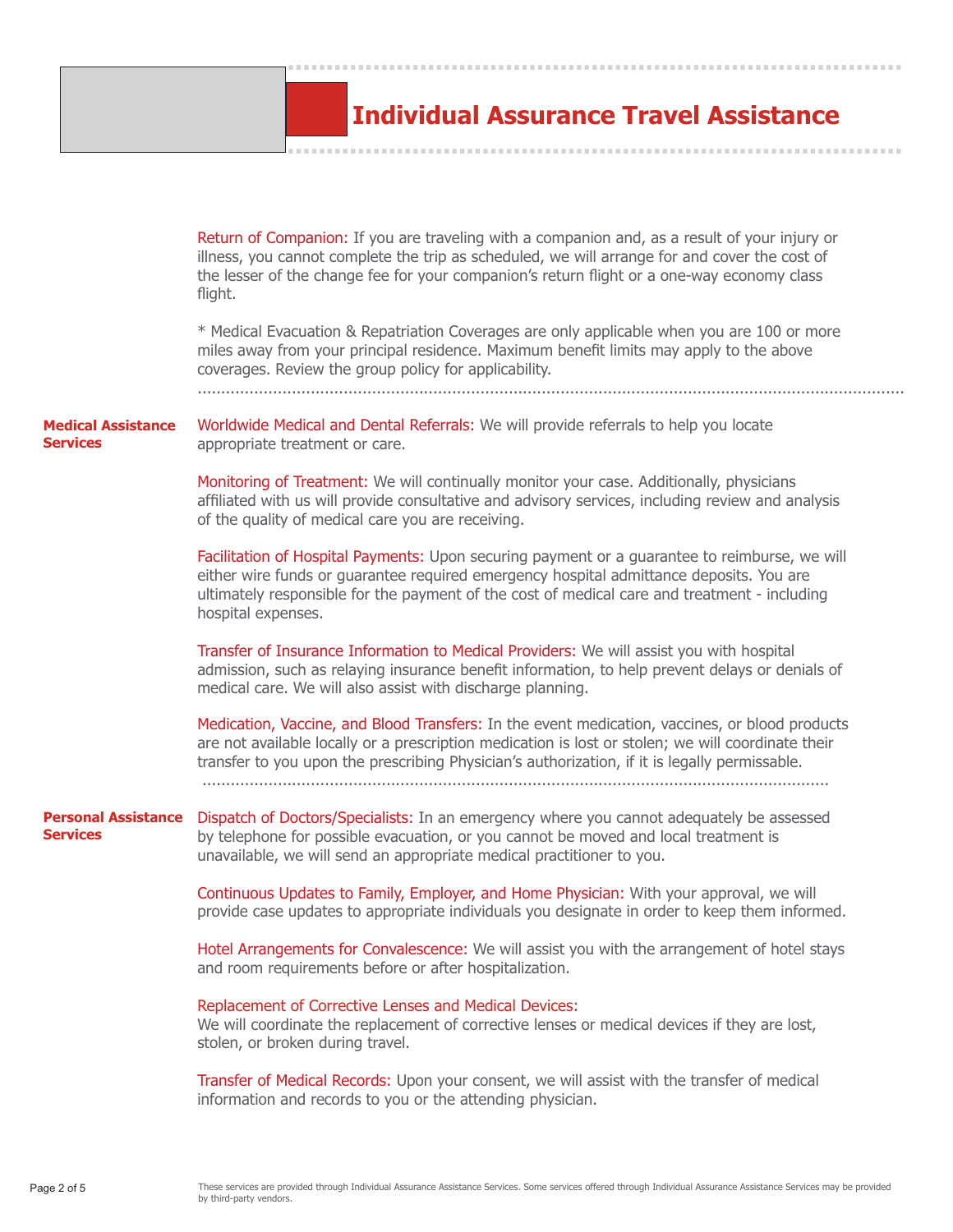|                                                  | <b>Individual Assurance Travel Assistance</b>                                                                                                                                                                                                                                                                         |
|--------------------------------------------------|-----------------------------------------------------------------------------------------------------------------------------------------------------------------------------------------------------------------------------------------------------------------------------------------------------------------------|
|                                                  | Replacement of Lost or Stolen Travel Documents: We will assist you in taking the necessary<br>steps to replace passports, tickets, and other important travel documents.                                                                                                                                              |
|                                                  | Emergency Travel Arrangements: We will make new reservations for airlines, hotels, and other<br>travel services in the event of an illness or injury.                                                                                                                                                                 |
|                                                  | Transfer of Funds: We will provide you with an emergency cash advance, subject to us first<br>securing funds from you or your family.                                                                                                                                                                                 |
|                                                  | Legal Referrals: Should you require legal assistance, we will direct you to an attorney and<br>assist you in securing a bail bond.                                                                                                                                                                                    |
|                                                  | Translation Services: Multilingual personnel are available to provide immediate verbal<br>translation assistance in a variety of languages in an emergency; otherwise we will provide<br>you with referrals to local interpreter services.                                                                            |
| <b>Information</b><br><b>Assistance Services</b> | Message Transmittals: You may send and receive emergency messages toll-free, 24-hours a<br>day, through our Emergency Response Center.                                                                                                                                                                                |
|                                                  | Emergency Pet Housing and/or Pet Return: We will coordinate arrangements for temporary<br>boarding or the return of a pet left unattended as a result of your injury or illness.                                                                                                                                      |
|                                                  | Pre-Travel Information: Upon your request, we will provide the latest available, continuously updated,<br>destination intelligence - covering subjects such as weather, currency and culture.                                                                                                                         |
|                                                  | Travel and Health Information: Upon your request, we will provide you with the latest available<br>continuous updates on travel and health information such as immunizations, vaccinations,<br>regional health concerns, entry and exit requirements, and transportation information.                                 |
|                                                  | Real-time Security Intelligence: Upon your request, we will provide you with the latest<br>available authoritative information and security guidance for over 170 countries and 280 cities.<br>Our global security database is continuously updated and includes intelligence from thousands<br>of worldwide sources. |
|                                                  | <b>LIMITATIONS AND EXCLUSIONS</b>                                                                                                                                                                                                                                                                                     |
|                                                  | * In order to qualify for Medical Evacuation and/or Repatriation Coverages, you must be 100 miles or<br>more from your principal residence. If your spouse and/or dependent child(ren) is traveling with you, he or she<br>will also be covered for Medical Evacuation and/or Repatriation.                           |

**...............................................................................**

No transport or service will be covered unless you contact us prior to the transport, the attending physician approves, if applicable, and we pre-authorize the transport or service.

We will not provide the Medical Evacuation and/or Repatriation for you, if the travel was undertaken for the specific purpose of securing medical treatment or for a self-inflicted injury, the illness or injury requiring medical services resulted from being under the influence of any controlled substance unless such controlled substance was prescribed by a physician and was taken in accordance with the prescribed dosage, with respect to medical evacuation: the medical care which is being provided is consistent with western medical standards, or it is not medically necessary to transport you to another hospital or medical facility, or based upon your medical condition and/or local conditions and circumstances, we determine the medical evacuation or medical repatriation is not appropriate. (We have the sole discretion in making that determination).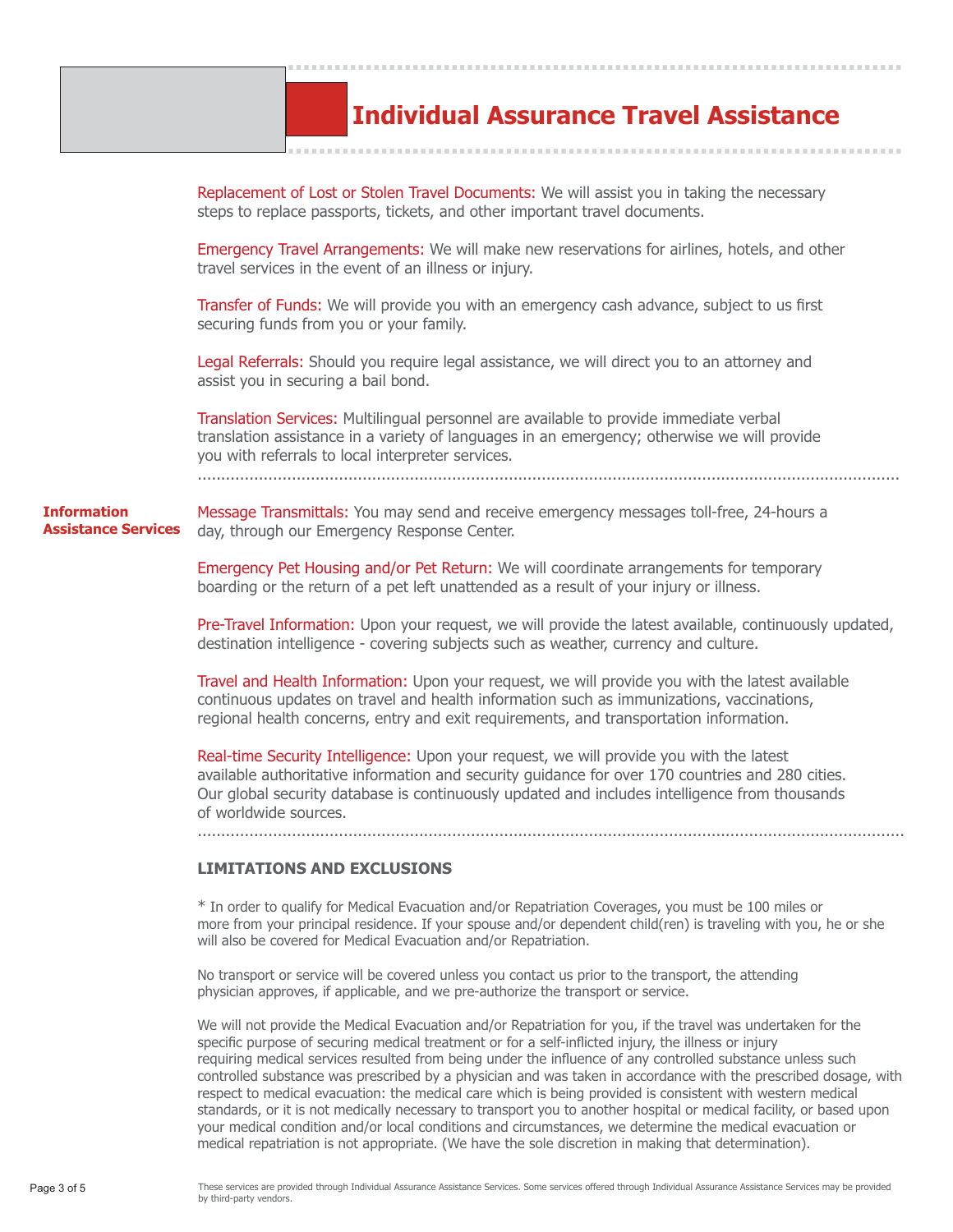

We will not reimburse you for any Medical Evacuation and Repatriation costs if we did not preauthorize the transportation and/or services.

## **RIGHT OF RECOVERY**

We have the right to recover benefits which we have paid if you recover the expenses from a third party, in those states which allow such recovery. We will be reimbursed from the recovery, and we will have a lien against that recovery. We have the right to recover any benefits from you for transportation and/or expenses, which were not covered under the Medical Evacuation and Repatriation Coverages.

.....................................................................................................................................................

**DEFINITIONS**

.....................................................................................................................................................

"Dependent Child(ren)" means your unmarried child(ren) who is under age 19, or age 25, if enrolled as a full-time student in a college, university or trade school. Those persons who become incapable of self-sustaining employment, prior to the age limitation, by reason of mental retardation or physical handicap will also be considered dependent children.

"Illness" means a sudden and unexpected sickness that manifests itself while you are traveling 100 or more miles from your principal residence.

"Injury" means an identifiable accidental injury caused by a sudden, unexpected, unusual, specific event that occurs while you are traveling 100 or more miles from your principal residence.

"Physician" means a medical doctor who is duly licensed in the country where the treatment or service is being rendered.

"Principal Residence" means your legal domicile.

"Spouse" means your legally married spouse.

"We", "Us", "Our", "Individual Assurance Assistance Services" means Individual Assurance Insurance Company.

"Western Medical Standards" means generally accepted medical standards comparable to those in the United States, Canada, or Western Europe.

"You" and "Your" means an employee who is eligible to receive assistance services under the Agreement for Assistance Services between his or her employer and Individual Assurance Insurance Company.

.....................................................................................................................................................

**How To Access Services** Your identification card is your key to travel security. If you have a medical or travel problem, simply call us for assistance. Our toll-free and collect-call telephone numbers are printed on your ID card.

**Toll Free Number (Within the U.S.):** 1.888.488.4588

### **Emergency Response Center Number (Outside the U.S. — Collect):** 1.888.488.4588